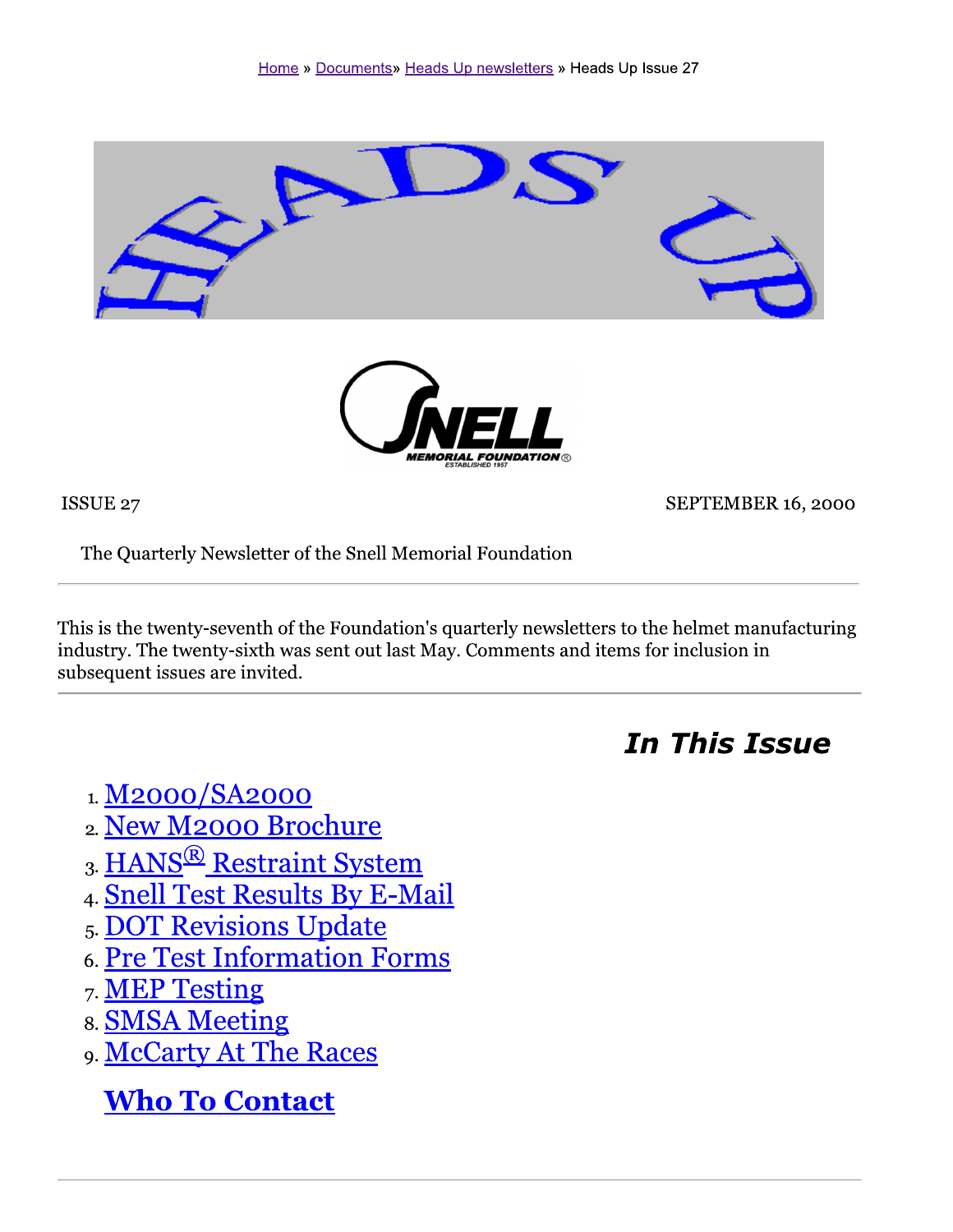### M2000/SA2000

M2000 and SA2000 Standard booklets are available on request. The M2000 and SA2000 Standards along with most other Snell Standards are also available on the web site www.smf.org

The Foundation began shipping M2000 and SA2000 certification labels on June 30, 2000. However, the manufacturers have pledged not to distribute Snell 2000 headgear for sale before October 1, 2000.

Shipments of M-95 and SA-95 certification labels will stop at the end of September. Manufacturers who wish, may continue M-95 and SA-95 labeled production until the end of March, 2001.

## New M2000 Brochure

The Safety Education Center has prepared a new informational brochure explaining the benefits and workings of motorcycle helmets. The brochures are intended for use in Motorcycle Safety courses and as point of sales materials at motorcycle accessory outlets.

The brochure consists of four color pages on quality stock about 8.25 inches square. It may be ordered through the websites www.smf.org online order form.



# HANS<sup>®</sup> System

Dr. Robert Hubbard and his colleagues have been developing and refining a device intended to reduce neck stresses in auto racing crashes. This device essentially tethers the helmet to the wearer's upper body. The intent is that inertial loading of the helmet in crash decelerations are born by the tethers rather than the driver's neck.

Dr. Hubbard and his colleagues have performed crash testing involving helmeted anthropometric dummies with and without the  $HANS^{\circledR}$  system. The results suggest benefits for the tested crash configurations.

The Foundation has been asked to consider the effects of the modifications this system requires for the headgear. HANS<sup>®</sup> requires two slots be cut into the helmet shell to anchor the helmet tethers. These slots are located well away from area of the headgear subject to Snell certification test impacts. However it is still possible that adding these slots might cause a model to be rejected for certification. Manufacturers of Snell SA certified headgear who wish to add these slots to existing helmet configurations should contact this office. We will review each model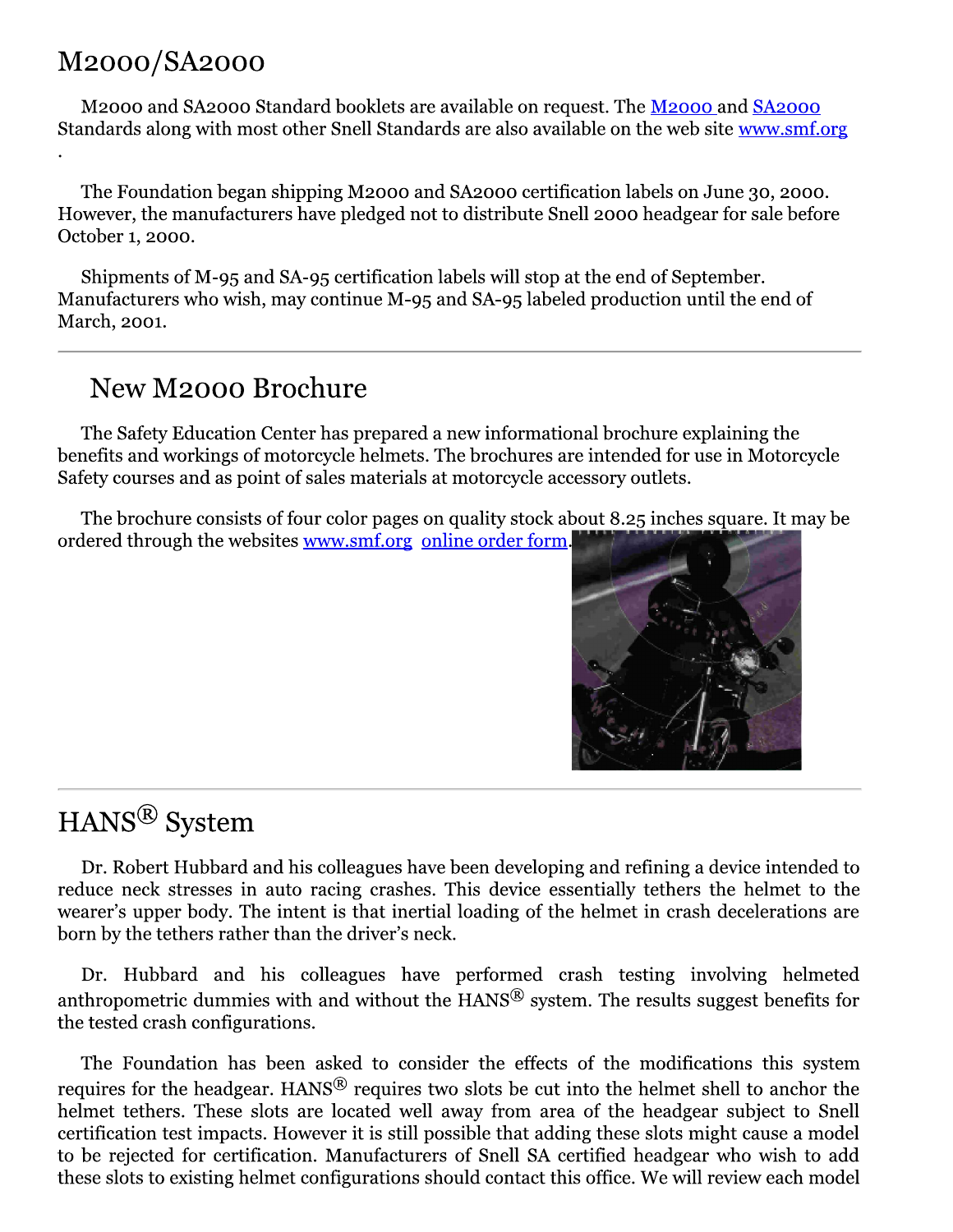in order to determine what additional testing, if any, may be necessary to extend the Snell certification to include the slotted configuration.

# Snell Test Results by e-mail

Although our test reports generally go out by regular mail, Gib Brown, the lab manager here at the Foundations' California laboratory, often provides advance copies to those unwilling to wait for the postman. The preferred means of transmission is e-mail. These e-mail test reports consist of a short message with an attached file containing the test reports in PDF format. Adobe  $\mathbb{R}^2$ software, available from www.adobe.com will allow recipients to open, review and print out the test forms. This method provides such an accurate reproduction that the printed output is almost indistinguishable from the signed reports we send by regular mail.

The files are password protected in order to prevent unauthorized access or modification. In the interests of security, manufacturers are invited to select their own passwords and to change them as frequently as they consider necessary. Please notify us of your selections by telephone or FAX.



The long awaited "Notice of Proposed Rule Making" introducing revisions to Federal Motor Vehicle Safety Standard 218 is still expected sometime this year. FMVSS 218, also known as the DOT motorcycle helmet standard, has set the minimum adequate requirements for US street motorcycle helmets since the early 1970's. Except for a few procedural refinements, this standard is essentially the same as it was when it was first adapted from its ANSI Z90.1-1971 predecessor.

We will attempt to monitor developments in this matter through notices posted on the DOT, Federal Record and Commerce Business Daily web sites.

### **Pretest Information Forms**

When submitting helmet samples for testing, it is essential that a properly filled in 'pretest information form' accompany them. We receive a lot of helmets from a lot of manufacturers. Without some guidance, we may not know model name, size, manufacturer or the type of testing necessary.

Samples that arrive without documentation are likely to sit unprocessed. A telephone call in advance of shipping is welcome but please do not rely on the fragile memories of our office staff. The surest way to obtain proper and timely test results is to provide paperwork with all the necessary information with the shipment. When the samples arrive with the proper documents, proper receiving, logging, labeling scheduling and testing is virtually assured.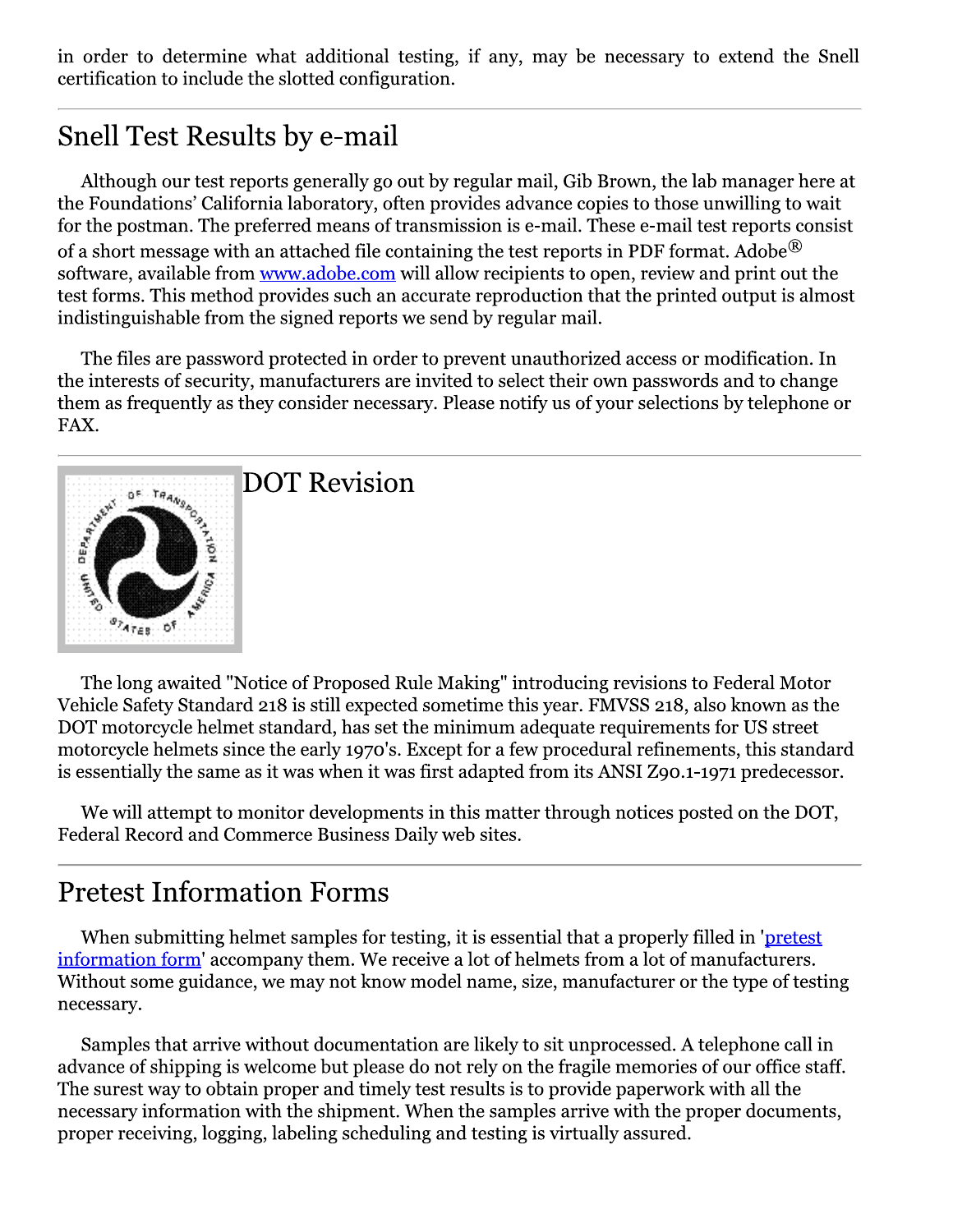Blank forms and instructions for filling them out are available by contacting our office, or at this site in PDF (Go There). Manufacturers are invited to modify and adapt them as necessary. The only essential is that we have sufficient information to perform and document the requested testing.

In particular, please double check the spelling of the model name, include all the sizes for which the helmet structure is intended, indicate the standard and test type and, finally the disposition of the tested samples. Although we recommend that manufacturers examine all failed samples in order to determine how best to improve their headgear, unless there is a specific request to return failed samples, they are routinely destroyed.

### **MEP Testing**

Modular Elastomer Programmers (MEP's) have traditionally been used to obtain repeatable shock impulses for testing. They look like thick, resilient rubber pads but they are made of special, highly stable materials so that they will keep the same mechanical properties indefinitely. We use them here to perform daily confidence checks on our impact test equipment.

Our impact tests require dropping a helmeted headform onto a rigid anvil. To perform the confidence check, we substitute a spherically faced impactor for the helmet and headform and an MEP for the anvil. Whenever the impactor is dropped onto the resilient MEP with a given impact severity, our system will measure virtually the same shock pulse. If the shock pulse we measure today differs from the pulse seen yesterday, or last week, or six months ago, or on one of our other test rigs, we need to find out why before we can continue testing.

However, these MEP's also can be useful for inter-laboratory comparisons. MEP testing at two different laboratories will quickly identify any differences in accelerometer systems, impact velocity measurements and even pinpoint mechanical problems in the equipment itself.

The Foundation maintains several MEP pads in addition to the one used for daily confidence checks. These are available for loan to interested labs along with Snell MEP test data for comparison. We do ask for a copy of the MEP results in order to perform our own comparisons. The Foundation also welcomes the opportunity to borrow MEP's maintained by other laboratories.

#### **SMSA Meeting**

I attended the recent meeting of the State Motorcycle Safety Administrators in Indiana last month. These are the people who organize and conduct motorcycle ridership courses throughout the United States. Many of the attendees are course instructors. Quite a few of these teach motorcycling for little more reward than the pleasure of sharing a sport they love.

The word at the meeting is that motorcycling is booming and that many of the newest motorcyclists are couples who have finally achieved the leisure time and disposable income to really enjoy the sport. Once their last child is off to college, they purchase motorcycles and take to the open road. But before they do, they join the crush of applicants seeking ridership training.

The value of rider training is undeniable. New riders seem to get the equivalent of a six months' jump in experience from these courses without the attendant hard knocks that the road hands untrained neophytes. The jump is worthwhile because the first six months on a motorcycle are usually the riskiest period in a rider's career. Programs like those promoted by SMSA can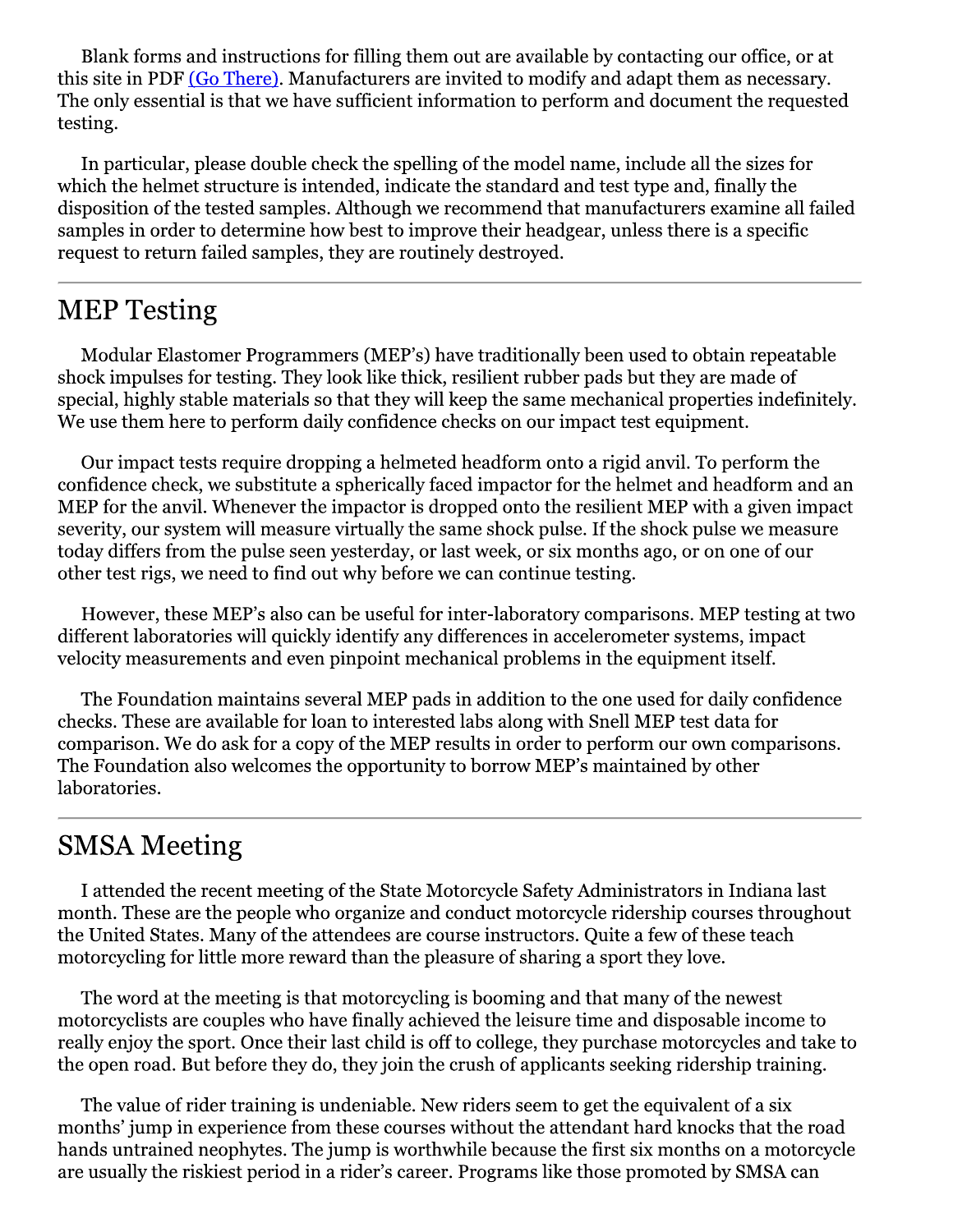concentrate that first six months into a few hours of field and classroom training and filter out most of the hard knocks at the same time.

Currently, many of these programs have extensive waiting lists. They all need additional instructors and facilities to handle the demand. I urge all facets of the industry and Snell certified helmet manufacturers in particular to look into the SMSA, they're on the internet at www.smsa.org, and to support the efforts of this fine organization.

#### McCarty at the Races

Mr. Randy McCarty, the Foundation's Senior Helmet Test Technician, was tapped to perform on-site helmet inspections at two CART events this summer. The purpose of the exercise was to see how headgear is being used in the field and whether there were measures we might take to improve our service to the racing community or to facilitate the introduction of worthwhile innovations.

Although McCarty's long experience with helmets and helmet testing by itself would place him high on anyone's list of candidates for this task, his background as driver, crew member and safety inspector for one of the local racing associations here in California made him by far the best choice.

For both events, McCarty arrived at the track midweek before the Sunday races at about the same time as the CART crews. CART graciously accommodated inspection of the drivers' helmets which consisted of a weight measurement and a visual check. There were no surprises. The helmets are identical to the units tested and certified here and to the ones being worn in amateur racing events all across the country. However, this was only part of the mission.

We also want know where racing is taking headgear and how best to keep our programs from interfering with worthwhile developments. Racing helmets have always been platforms for useful equipment like eye shades and visors and, nowadays they're frequently equipped with in-helmet communications, forced air ventilation, heads-up data displays and the HANS<sup>®</sup> system described earlier in this newsletter. All these features contribute to the helmet's effectiveness as racing equipment and an effective helmet is much more likely to be worn. So long as an innovation does not degrade a helmet's function as safety gear, we will do everything we can to welcome it.

So whenever Randy was not examining headgear, he spent his time at the track making himself useful. There is an unimaginable amount of work necessary to bring off a CART event. Much of it is performed by people who pay their own expenses to be there and who are motivated only by their love of racing. Randy had the privilege of working with them through race day for both events.

The payoff was that Randy was able to do work that he loved among good people similarly disposed and he was able to pick up a sense of how headgear is viewed and used in the field and where racing helmets may be going. All of us here at the Foundation are grateful to all at CART for all the courtesy and kindness shown our colleague and hope we can continue the practice next season.